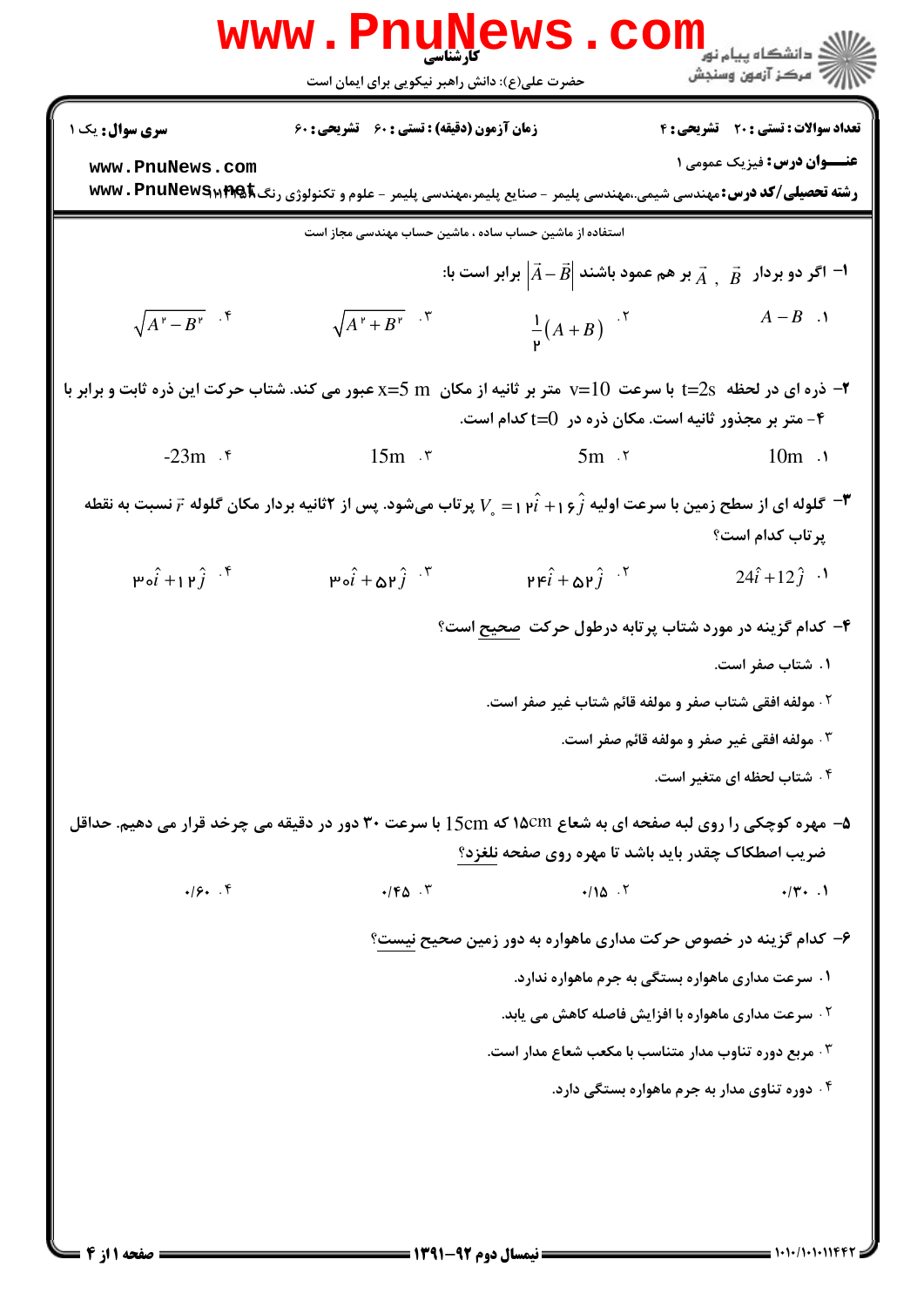|                                                                                                                                                                       | <b>www.Pnunews.co</b><br>حضرت علی(ع): دانش راهبر نیکویی برای ایمان است                                                                  |                                         | دانشگاه پيام نور<br>ا <mark>∜</mark> مرکز آزمهن وسنجش |  |  |
|-----------------------------------------------------------------------------------------------------------------------------------------------------------------------|-----------------------------------------------------------------------------------------------------------------------------------------|-----------------------------------------|-------------------------------------------------------|--|--|
| سری سوال : ۱ یک                                                                                                                                                       | زمان آزمون (دقیقه) : تستی : 60 تشریحی : 60                                                                                              |                                         | تعداد سوالات : تستى : 20 تشريحي : 4                   |  |  |
| www.PnuNews.com                                                                                                                                                       | <b>رشته تحصیلی/کد درس:</b> مهندسی شیمی.،مهندسی پلیمر - صنایع پلیمر،مهندسی پلیمر - علوم و تکنولوژی رنگ∰TAG & WWW . PnuNew                |                                         | <b>عنــوان درس:</b> فیزیک عمومی ۱                     |  |  |
| <b>۳</b> - آونگی که جرم گلولهاش $(kg)$ ۱است از سقف آسانسوری آویزان است در لحظاتی که آسانسور با شتاب کاهنده $\left(\frac{m}{s^r}\right)$ ۲                             |                                                                                                                                         |                                         |                                                       |  |  |
|                                                                                                                                                                       |                                                                                                                                         |                                         | پایین میآید، کشش نخ آونگ چقدر است؟                    |  |  |
| $1P(N)$ .                                                                                                                                                             | $\mathsf{1}\circ(N)$ . $\mathsf{r}$                                                                                                     | $\Lambda(N)$ . $\zeta$                  | $\Delta(N)$ .)                                        |  |  |
|                                                                                                                                                                       |                                                                                                                                         |                                         | ٨- كدام گزينه همواره صحيح است؟                        |  |  |
| $\mu_{s} \leq \mu_{k}$ .                                                                                                                                              | $\mu_{s} < \mu_{k}$ .                                                                                                                   | $\mu_{s} > \mu_{k}$ .                   | $\mu_{s} = \mu_{k}$ .                                 |  |  |
| اهواره $A$ در مسیری به شعاع $r_{_A}$ و ماهواره $B$ در مسیری $r_{_B}$ در مدار زمین قرار گرفتهاند. کدام یک از روابط زیر بین A-<br>سرعتهای مداری این ماهواره برقرار است؟ |                                                                                                                                         |                                         |                                                       |  |  |
| $\frac{V_A}{V_B} = \sqrt{\frac{r_B}{r_A}}$ .                                                                                                                          | $\frac{V_A}{V_B} = \sqrt{\frac{r_A}{r_B}}$ . "                                                                                          | $\frac{V_A}{V_B} = \frac{r_B}{r_A}$ . Y | $\frac{V_A}{V_A} = \frac{r_A}{r_A}$<br>$V_B$ $r_B$    |  |  |
| +ا– سطل پراز آبی را در دایره قائمی به شعاع ( /e( <i>m ) هیچر</i> خانیم. سرعت سطل در بالاترین نقطه مسیر حداقل چقدر باید<br>باشد تا آب از سطل بیرون نریزد؟              |                                                                                                                                         |                                         |                                                       |  |  |
|                                                                                                                                                                       | 18.5                                                                                                                                    | $F \cdot Y$                             | $\uparrow$ .                                          |  |  |
|                                                                                                                                                                       |                                                                                                                                         |                                         | ۱۱– حاصلضرب نردهای دو بردار:                          |  |  |
|                                                                                                                                                                       | ۰۲ همواره یک کمیت نردهای منفی است                                                                                                       |                                         | ۰۱ همواره یک کمیت نردهای مثبت است                     |  |  |
|                                                                                                                                                                       | ۰۴ یک کمیت برداری است                                                                                                                   |                                         | ۰۳ یک کمیت نردهای است                                 |  |  |
|                                                                                                                                                                       | ۱۲– بنابه قضیه کاروانرژی اگر کار بر آیند نیروهای وارد بر یک جسم در یک جابهجایی معین مثبت باشد. در اینصورت انرژی                         |                                         | جنبشي:                                                |  |  |
| ۰۴ همواره صفر است                                                                                                                                                     | ا ثابت میماند $\cdot$                                                                                                                   | ۰۲ افزایش می <b>یابد</b>                | ۰۱ کاهش می بابد                                       |  |  |
|                                                                                                                                                                       | چرخی به شعاع $R$ با سرعت زاویهای ثابت $\frac{\mathsf{P} \, {\cal B}}{R}$ ، حول محور افقی ثابتی که از مرکز چرخ میگذرد در یک صفحه قائم در |                                         |                                                       |  |  |
| حال دوران است، بیشینه ارتفاعی که یک سنگریزه چسبیده به لبه چرخ، پس از کنده شدن میتواند نسبت به پایین ترین<br>نقطه چرخ بالا رود کدام است؟                               |                                                                                                                                         |                                         |                                                       |  |  |
| $\frac{qR}{r}$ . $\frac{r}{r}$                                                                                                                                        | $P R$ . $\tilde{r}$                                                                                                                     | $R$ . $\zeta$                           | $\frac{\gamma R}{\kappa}$ . <sup>1</sup>              |  |  |
|                                                                                                                                                                       |                                                                                                                                         |                                         |                                                       |  |  |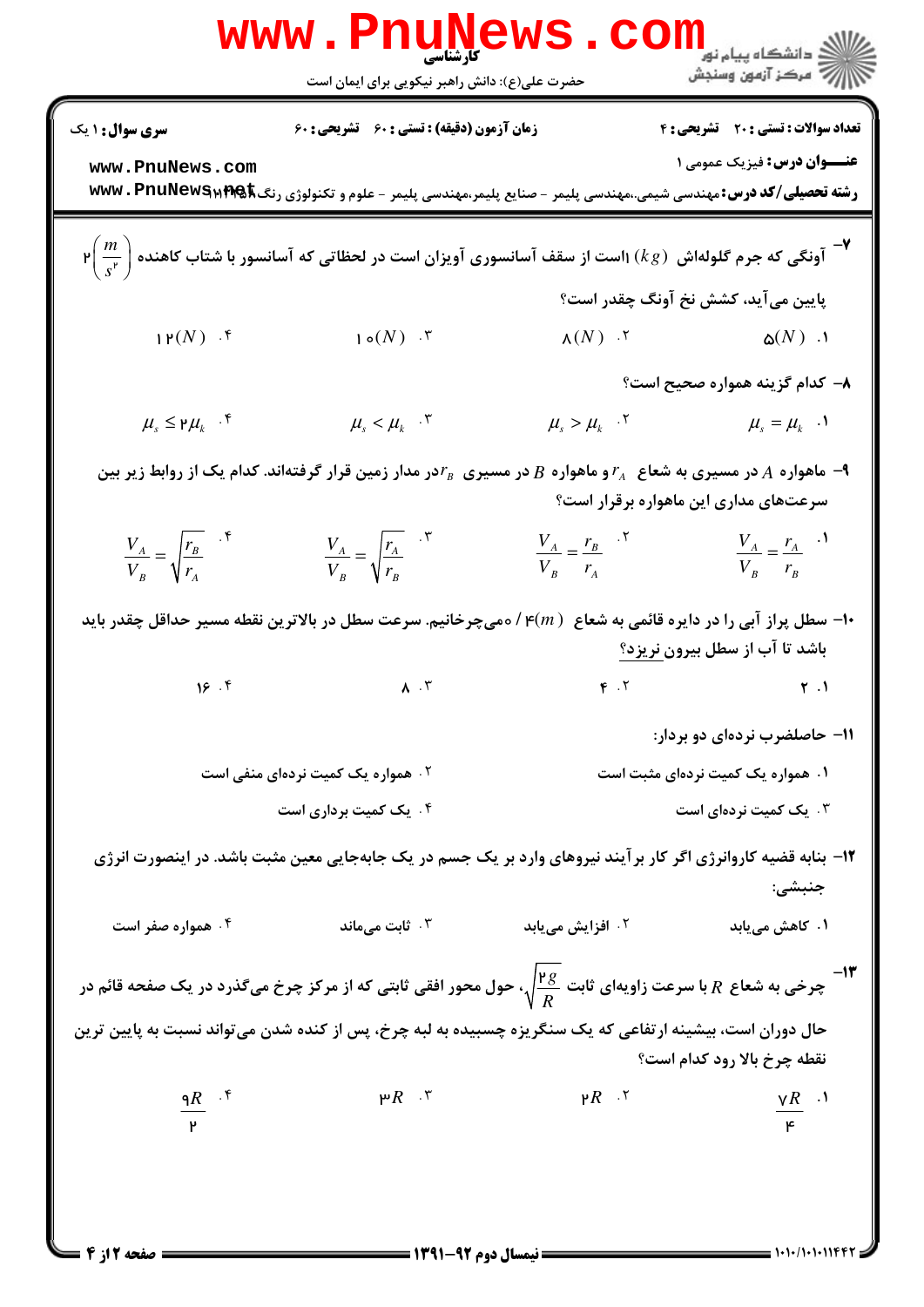| www                                                                                                                         | حضرت علی(ع): دانش راهبر نیکویی برای ایمان است                                                                                        |                                                                                  | ≦ دانشگاه پیام نو <b>ر</b><br>7' مرڪز آزمون وسنڊش                                                                |  |  |
|-----------------------------------------------------------------------------------------------------------------------------|--------------------------------------------------------------------------------------------------------------------------------------|----------------------------------------------------------------------------------|------------------------------------------------------------------------------------------------------------------|--|--|
| <b>سری سوال : ۱ یک</b>                                                                                                      | <b>زمان آزمون (دقیقه) : تستی : 60 گشریحی : 60</b>                                                                                    |                                                                                  | تعداد سوالات : تستى : 20 تشريحي : 4                                                                              |  |  |
| www.PnuNews.com                                                                                                             |                                                                                                                                      |                                                                                  | <b>عنـــوان درس:</b> فیزیک عمومی ۱                                                                               |  |  |
|                                                                                                                             | <b>رشته تحصیلی/کد درس:</b> مهندسی شیمی.،مهندسی پلیمر - صنایع پلیمر،مهندسی پلیمر - علوم و تکنولوژی رنگ www . PnuNewSMPQk              |                                                                                  |                                                                                                                  |  |  |
|                                                                                                                             |                                                                                                                                      |                                                                                  |                                                                                                                  |  |  |
|                                                                                                                             | 3/49 $\frac{rad}{s}$ صفحه گرامافونی به قطر ( m)ه۳ از حالت سکون شروع به چرخش میکند و ( ۳ $\epsilon(s)$ طول میکشد تا به سرعت           |                                                                                  |                                                                                                                  |  |  |
|                                                                                                                             |                                                                                                                                      |                                                                                  | برسد، شتاب زاویه ای چقدر است؟                                                                                    |  |  |
| $F/V\Delta$ .                                                                                                               | $T/V\Delta$ .                                                                                                                        | $Y/V\Delta$ . $Y$                                                                | $1/\gamma_{\Delta}$ .1                                                                                           |  |  |
|                                                                                                                             |                                                                                                                                      | ه - سرعت زاویه ای $\vec{a}$ تکانه زاویه ای $\vec{l}$ جسمی با تقارن محوری $\cdot$ |                                                                                                                  |  |  |
|                                                                                                                             |                                                                                                                                      |                                                                                  | ۰۱ هرگز موازی نیستند.                                                                                            |  |  |
|                                                                                                                             |                                                                                                                                      |                                                                                  | ۰۲ همواره موازی اند.                                                                                             |  |  |
|                                                                                                                             |                                                                                                                                      | فقط در صورتی موازیاند که $\vec{\omega}$ ثابت باشد.                               |                                                                                                                  |  |  |
|                                                                                                                             |                                                                                                                                      | فقط در صورتی موازیاند که $\vec{a}$ نسبت به جسم جهت مشخصی داشته باشد.             | $\cdot$ . $\mathbf{r}$                                                                                           |  |  |
|                                                                                                                             |                                                                                                                                      | ۱۶- در یک ساعت مچی، سرعت زاویه ای عقربه ثانیه سنج عبارت است از:                  |                                                                                                                  |  |  |
| $\frac{\pi}{50}$ if                                                                                                         | $\frac{\pi}{\mu_{\circ}}$ . $\sqrt{\frac{2}{\mu_{\circ}}}$                                                                           | $\frac{\pi}{\mu_{\circ}}$ . $\frac{1}{\pi}$                                      | $rac{\pi}{50}$ <sup>.1</sup>                                                                                     |  |  |
|                                                                                                                             |                                                                                                                                      |                                                                                  |                                                                                                                  |  |  |
|                                                                                                                             | سرعت زاویه ای موتور یک اتومبیل به طور یکنواخت در مدت ۱۲/٦(s) از $\frac{rev}{\min}$ 1710 به $\frac{rev}{\min}$ 2880 میرسد. شتاب زاویه |                                                                                  |                                                                                                                  |  |  |
|                                                                                                                             |                                                                                                                                      |                                                                                  | ای بر حسب $(rev/\min^{\gamma})$ کدام است؟                                                                        |  |  |
| $6143 \frac{rev}{min^2}$                                                                                                    | 7143 $\frac{rev}{min^2}$                                                                                                             | 9143 $\frac{rev}{min^2}$ $\lambda_1$ $\kappa_2$ $\frac{rev}{min^2}$ $\lambda_3$  |                                                                                                                  |  |  |
|                                                                                                                             | ۱۸-نردبانی به دیواری تکیه داده شده است، انتهای بالای نردبان روی دیوار و انتهای پایینی آن روی زمین قرار دارد. کارگری                  |                                                                                  |                                                                                                                  |  |  |
|                                                                                                                             | میخواهد از این نردبان بالا برود. در چه صورت، بیشترین احتمال لغزیدن نردبان وجود دارد؟                                                 |                                                                                  |                                                                                                                  |  |  |
|                                                                                                                             | ۰۲ وقتی که کارگر روی پایینترین پله آن قرار دارد.                                                                                     |                                                                                  | ٠١ قبل از اينكه كاركر روى أن بالا برود.                                                                          |  |  |
|                                                                                                                             | ۰۴ وقتی که کارگر روی بالاترین پله آن قرار دارد                                                                                       |                                                                                  | ۰۳ وقتی که کارگر در نیمهٔ نردبان است.                                                                            |  |  |
| ا- دو نیرو با اندازه های ۶٫ و ج $F$ برجسمی اثر میکنند. اندازهٔ نیروی خالص علمی $F$ وارد بر جسم در کدام گسترهٔ زیر است؟      |                                                                                                                                      |                                                                                  |                                                                                                                  |  |  |
|                                                                                                                             | $(F_1-F_7)/T \leq F_1F_3 \leq (F_1+F_7)/T$ . T                                                                                       |                                                                                  | $F_1 \leq F_2$ خالص $F_1$ . 1                                                                                    |  |  |
|                                                                                                                             | $F_1^{\gamma} - F_{\gamma}^{\gamma} \leq (F_{\text{odd}})^{\gamma} \leq F_{\gamma}^{\gamma} + F_{\gamma}^{\gamma}$ .                 |                                                                                  | $\left F_{1}-F_{\gamma}\right \leq F_{2}+F_{\gamma} $ $\leq$ $\left F_{1}+F_{\gamma}\right $ $\cdot$ $\tilde{r}$ |  |  |
| ۴۰- فرض کنید که نیروی خالص $\bar{r}$ وارد بر یک جسم ساکنی غیرصفر است.کدام یک از کمیتهای زیر می توانند ثابت باشند؟ $\bullet$ |                                                                                                                                      |                                                                                  |                                                                                                                  |  |  |
| ۰۴ شتاب                                                                                                                     | ۰۳ سرعت                                                                                                                              | ۰۲ اندازهٔ سرعت                                                                  | ۰۱ مکان                                                                                                          |  |  |
|                                                                                                                             |                                                                                                                                      |                                                                                  |                                                                                                                  |  |  |

 $= 1.1 - 11.11199$